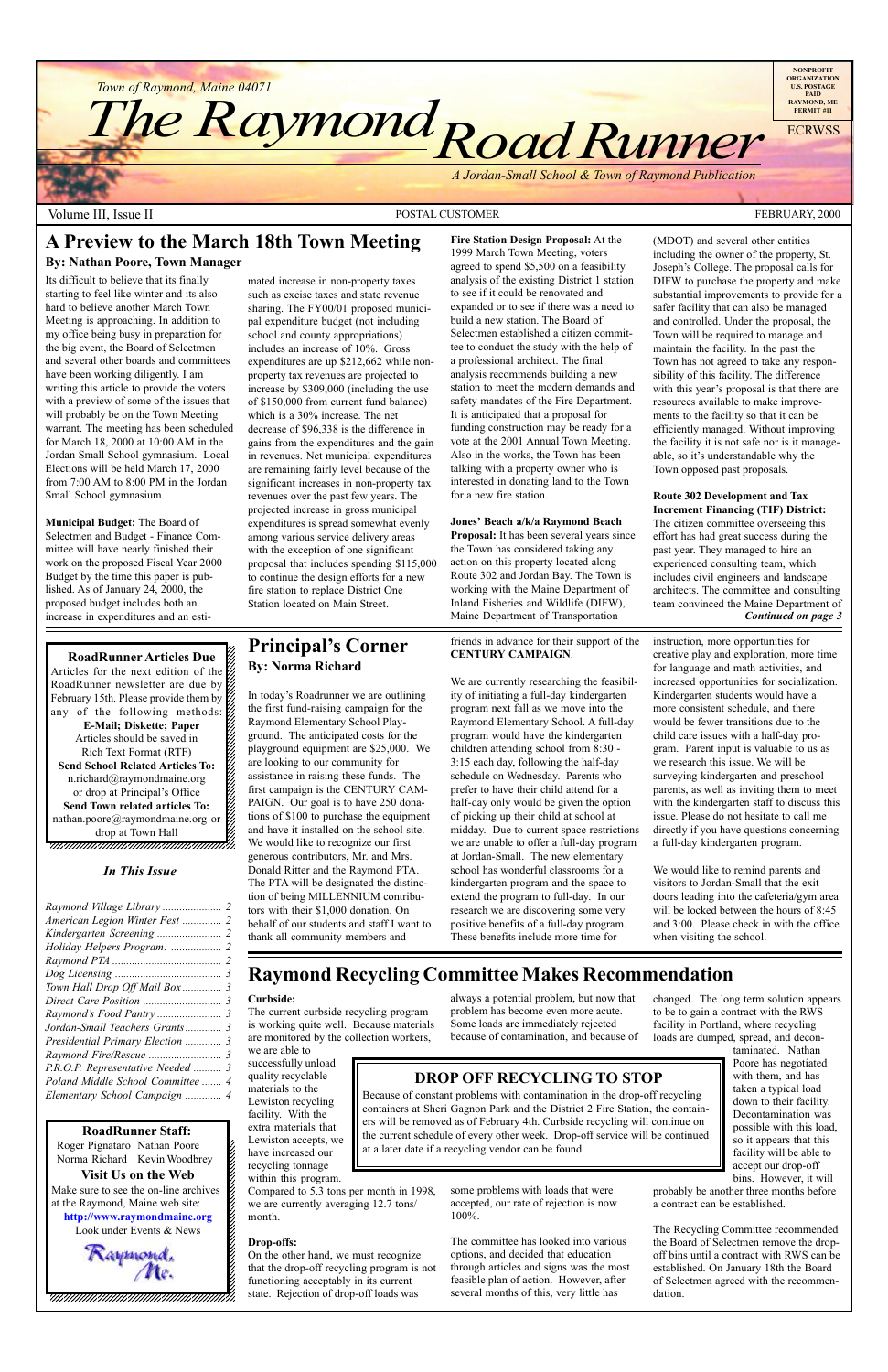### $\blacksquare$  **NONDAY**  $\blacksquare$  TUESDAY  $\blacksquare$  WEDNESDAY  $\blacksquare$  THURSDAY  $\blacksquare$  FRIDAY  $\blacksquare$  SATURDAY **1 6:30-7:30AM JS** Walk for Health **7:00PM TH** Selectmen **2 7:00PM JS** School Committee **3 6:30-7:30AM JS** Walk for Health **9:30AM VL** Story Time **6:30PM KC** Lions Club **4 5 6 7 7:00PM TH 8** *Recycling Pickup* **9** *Recycling Pickup* **10 6:30-7:30AM JS 11** 12 February 2000 **Events and Meeting Schedule**

| 6:00PM TH<br><b>Republican Caucus</b> | 7:00PM TH<br>Budget/Finance<br>Committee<br>7:00PM VL<br><b>Historical Society</b> | 6:30-7:30AM JS<br>Walk for Health                                                                                                       |                                                                                                                           | 6:30-7:30AM JS<br>Walk for Health<br>9:30AM VL<br>Story Time<br>7:00PM JS<br><b>PTA</b>                                                                  |                                                                                                                                                        |                                                                                                                                          |
|---------------------------------------|------------------------------------------------------------------------------------|-----------------------------------------------------------------------------------------------------------------------------------------|---------------------------------------------------------------------------------------------------------------------------|----------------------------------------------------------------------------------------------------------------------------------------------------------|--------------------------------------------------------------------------------------------------------------------------------------------------------|------------------------------------------------------------------------------------------------------------------------------------------|
| 13                                    | 14<br>7:00PM TH<br><b>Planning Board</b><br><b>Public Hearing</b>                  | 15<br>6:30-7:30AM JS<br>Walk for Health<br>7:00PM TH<br>Selectmen                                                                       | 16<br>5:30PM JS<br>Senior Citizens Supper<br>7:00PM JS<br><b>School Committee</b><br>7:30PM FB<br><b>Ladies Auxiliary</b> | 17<br>6:30-7:30AM JS<br>Walk for Health<br>9:30AM VL<br>Story Time<br>6:30PM KC<br>Lions Club                                                            | 18<br>8:45AM JS<br>Good News                                                                                                                           | 19<br><b>TOWN OFFICE</b><br><b>CLOSED</b>                                                                                                |
| 20                                    | 21<br><b>NO SCHOOL</b><br>February Vacation                                        | 22 Recycling Pickup<br>6:30-7:30AM JS<br>Walk for Health<br>7:00PM VL<br>Library Board Meeting<br><b>NO SCHOOL</b><br>February Vacation | 23 Recycling Pickup<br><b>NO SCHOOL</b><br>February Vacation                                                              | 24<br>6:30-7:30AM JS<br>Walk for Health<br>7:00PM TH<br>Cemetery Committee<br>7:00PM VL<br><b>Reading Group</b><br><b>NO SCHOOL</b><br>February Vacation | 25<br>Appeals Board Deadline<br>for December Meeting<br><b>NO SCHOOL</b><br>February Vacation                                                          | 26                                                                                                                                       |
| 27                                    | 28<br>7:00PM TH<br>Appeals Board                                                   | 29<br>7:00PM JS<br>Conservation<br>Commission<br>7:00PM JS<br>Kindergarten Screening<br>Parents Night                                   |                                                                                                                           |                                                                                                                                                          | <b>TH=Town Hall</b><br>JS=Jordan-Small<br><b>KC=Kokatosi Campgnd</b><br><b>TG=Town Garage RT85</b><br><b>FB=Fire Barn</b><br><b>VL=Village Library</b> | <b>To Be Announced</b><br>7:00PM TH<br>Diabetes Meeting<br>6:30PM JS<br>Middle School Dev Com<br>7:00PM TH<br><b>Recycling Committee</b> |

## **Raymond Village Library**

### **Storytime**

Storytime for toddlers and pre-school children is on Thursday mornings at 9:30. February's theme is Friendship and Family. There will be no Storytime during February school vacation.

If you are interested in helping with Storytime, please contact Lori Rand at 655-4277.

Writing/Bookmaking Workshop for Children The library would like to offer a writing/bookmaking workshop for young school-aged children during February vacation. Elizabeth Roundy, a published author, will the lead the group in a one-hour bookmaking project tailored to age and ability level. Children will brainstorm, write, edit, draw and bind the book, according to their ability. The age groups targeted for this workshop are Kindergarten and grade 1, and grades 2 and 3. If there is sufficient interest, other age groups are possible.

The workshop will be offered Wednesday, February 23 in the early afternoon (a specific time will depend on sign-up numbers). Please call or sign up at the library if your child is interested in attending. There is no fee, but donations are welcome. For more information call Lori at 655-4277.

### **Reading Group**

There will be no reading group in February. The next meeting will be March 2 at 7 pm at the library. The book being discussed at this time is "Irons in the Fire", by John McPhee.

### **Other Items of Interest**

The library will be closed on February 21, in honor of President's Day. There will be no Storytime on February 24, due to school vacation. Remember the library is closing at 7 PM on Monday and Wednesday during January and February.

An Informational Parent's Night for Screening will be held on Tuesday, February 29 at 7:00 p.m. in the school cafeteria.

### **CMP Handbook Explained**

Did you receive your Power Handbook in the mail, telling you everything you need to know about the changes in Maine's electric industry? And are you just as confused as before? There will be a meeting for the public at the Raymond Village Library on Wednesday, February 9 at 7 PM with Mark Kreider, Energy Services Engineer, from CMP to talk about electricity and choosing a supplier. So mark your calendars and plan to attend. For more information call the library at 655- 4283.

Freshman Abby Hutchinson received the Coach's Award for JV Field Hockey.

# **To All Contributors to Raymond's Holiday Helpers Program:**

The Holiday Helpers Thanksgiving and Christmas Food and Gift Baskets volunteers would like to thank the many individuals, organizations and local businesses that helped make the holidays better for some of Raymond's families. The list of supporters is so overwhelming that it is far too long to acknowledge publicly (over 50 families and groups!), but we are grateful to all who participated in the effort. Many children, young adults, and parents now have food and some holiday treats to get them through some of our most challenging months.

The outpouring of support from fellow Raymond citizens and surrounding communities confirms our belief that we live in a great region filled with caring people. We have learned a great deal about the Christmas spirit from them and from everyone involved. Thank you again for your participation, and best wishes for a happy and healthy New Year.

Sincerely, Lisa and Laurie

## **American Legion Winter Fest**

The Ladies Auxiliary Group of the American Legion Post 155 in Naples, Maine, along with the cooperation of the Son's of the Legion and the American Legion itself, are having a Winter Carnival 2000. This is to celebrate the new millennium and also to show appreciation for the people who live in surrounding communities. This is an event for people of all ages, and it is being especially geared to the youth of our communities.

The Winter Carnival will start with a dance for adults on February 19th from 8:00 PM to midnight. The main events for the carnival will be starting at 10:00 AM on February 20th and include broom hockey, snowmobile poker rally, snowman contest, and face painting. There will also be a dance on the 20th from 5:00 - 7:00 PM for kids ages 8 and up. The American Legion will be creating a non-profit youth fund, and all money donations will be set aside for this fund and will be spent on the many different youth events in the community. Any and all donations, no matter what they are, will be accepted and appreciated immensely.

For further information regarding this event, please contact Julie Michaud at the American Legion @ 693-6285 or at home 655-3564 before 2:00 PM; Marty Driscoll at home @ 693-5013 after 7:00 PM; or Randy Shane at 647-3646.

## **Kindergarten Screening**

Screening for children who will be entering Kindergarten in September (five years old on or before October 15) will be held Wednesday afternoons on March 8 and 22 from l:00 - 4:00 p.m. Please call Chrystal at the school (655-4743) to set up an appointment for one of the two dates.

## **Raymond PTA February Meeting**

The Raymond PTA will meet on Thursday, February 10 at 7 PM in the JSS library. Child care will be available. We hope that you can attend.

## **Hebron Academy Fall Trimester Honors**

The Hebron Academy Upper School Director of Studies, Silver Moore-Leamon, announces the honor roll for the Fall Trimester of the 1999-2000 academic year. Raymond students achieving honor roll status include: Highest Honors - Jamie Fey, Giselle Pomerleau and Timothy Curtis; High Honors - Erica Sanchez and Kevin DeSorbo; Honors - Benjamin Krauter and Seth Conger.

The Director of the Hebron Academy Middle School, Leslie A Guenther, announces the following Raymond students achieving honor roll status: High Honors - Katrina Draper; Honors - Bethaney Cayer.

# **NYA Athletic Recognition**

Two Raymond students were recognized for their contributions to the fall sports teams at North Yarmouth Academy at the recent Athletic Recognition Evening.

Senior Amy Stone was named a Western Maine Class C All Star in Field Hockey.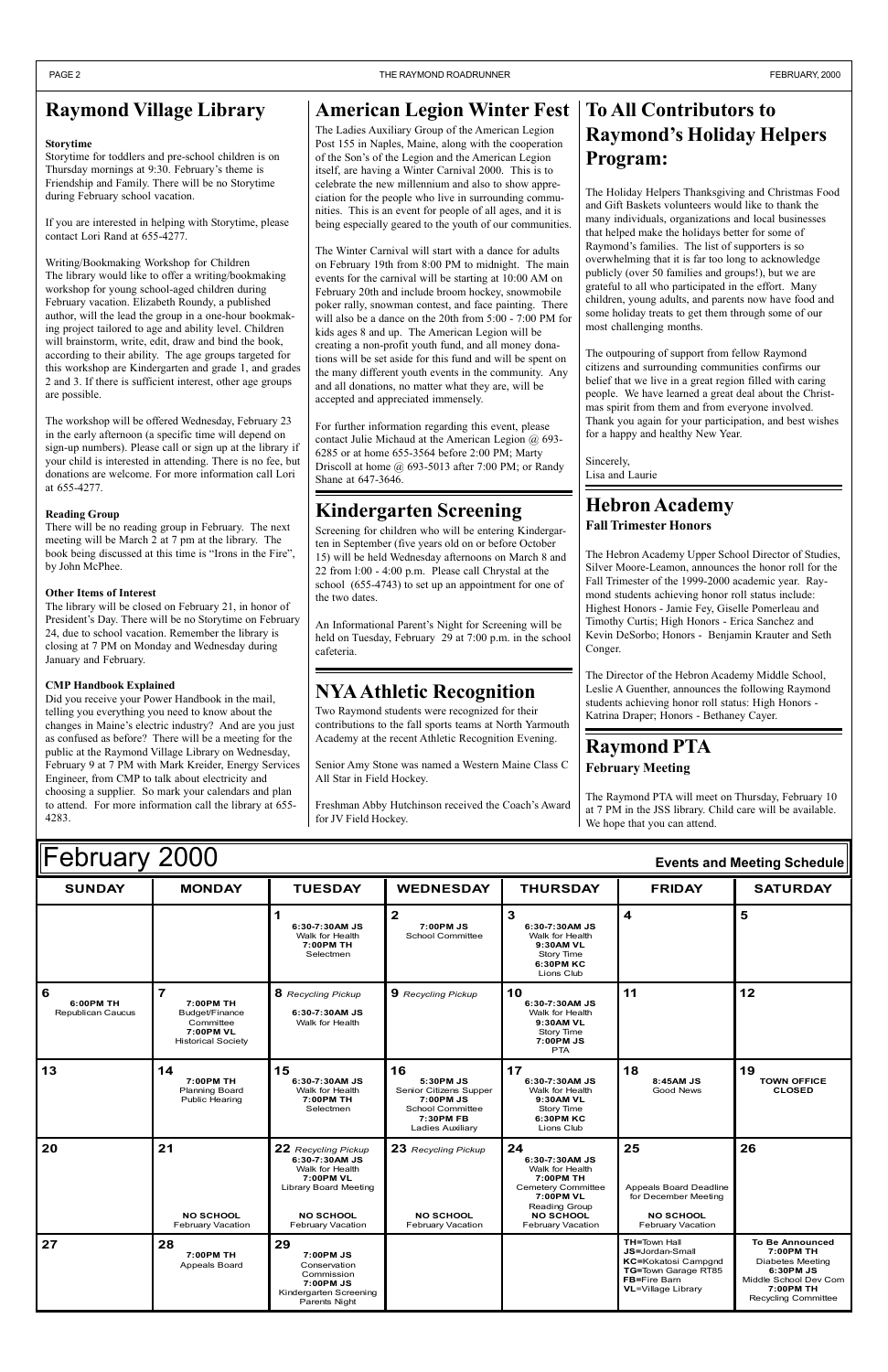*Continued from page 1* Transportation to grant a request for increased support and commitment toward improvements to Route 302. The reasons for the State's promise to increase its commitment was driven mostly by the Town's commitment to share responsibility in the overall effort. The following represents a brief description of the committee's vision:

# **Raymond's Food Pantry**

# **Town Meeting**

## **SENIOR CITIZEN DINNER FOR FEBRUARY 16, 2000**

Baked Lasagna - Meat or Vegetable Tossed Salad Hot Yeast Rolls and Italian Breadsticks Cherry Crisp with topping

## **Dog Licensing**

Beginning February 1st and until April 1st there will be an additional \$3.00 charge for licensing your dogs. If you are renewing a license in Raymond and the Rabies Certificate is current in the year 2000 or later, you do not need proof of your Rabies vaccination. If your dog has not been licensed in Raymond before, you will need a current Maine Rabies Certificate and if neutered, a Maine Neutering Certificate. The fee for neutered dogs is \$5.00 each and non-neutered dogs \$8.50 each plus the \$3.00 late fee. After April 1st the late fee will be \$10.00.

Please remember that the licensing fees are used by the Town's Animal Control Officer to take care of the animals which are found as strays. The State's share of the money is used to fund the Animal Welfare Office and the Maine State Veterinary, his office and laboratory.

# **Town Hall Drop Off Mail Box**

The Town Office is still looking for responses from people who would like a drop off mail box at the Town Office. So far we have received only eight requests and feel that would not be enough to impress the Post Office. If you feel this would be an advantageous addition to the Town, please let the Town Office know by phone (655-4742), in person, or by mail (401 Webbs Mills Road).

Coats for Kids has given a bag of cleaned children's winter coats to keep them warm during the cold weather. These coats are available to any child who needs one. The food and coats are available by calling 428-3206, or the Town Office at 655-4742.

## **Presidential Primary Election By: Louise Lester, Deputy Town Clerk**

On March 7th there will be a Presidential Preference Primary from 7:00 am to 8:00 pm at the Jordan Small School gymnasium.

## **By: Diane Goosetrey**

The Raymond Food Pantry is now well stalked because of so many donations by Raymond residents. Bright Beginnings Daycare on Roosevelt Trail, Jordan Small School students and teachers, as well as Chris Lum have been so generous with their food donations. Also Joyce and Norman Heald have donated their time and effort in sorting and storing the food in the Pantry.

If you know anyone who needs assistance, please let them know that this Pantry is available. Food can be received during regular office hours at the Town Office. Anyone can also meet with the Pantry manager by appointment who will pack bags of food to their choosing which can include meat, bread, fruit and fresh items when available. Recipients of Pantry food will be held in confidence and they can get their food at a time convenient for the recipient and the Pantry manager.

## **P.R.O.P. REPRESENTATIVE NEEDED**

The Board of Selectmen are asking for a volunteer to be Raymond's delegate to the People's Regional Opportunity Program (P.R.O.P.). This person would sit on P.R.O.P.'s Board of Directors which oversees the goals of the agency in caring for lowincome citizens in the Greater Portland area which includes Raymond. The meeting commitment would be every second Tuesday of the month from 6:30 pm to 8:30 pm in the Portland office. If you are interested, please call Nathan Poore at 655-4742.

# **Jordan-Small Teachers Awarded Seed Grants**

The plan will articulate the Town's vision of a uniform theme throughout the corridor. Some of the improvement which are being designed include various changes to driveways to improve safety, crosswalks at appropriate locations, additional signalization at certain locations, sidewalks in selected locations, and drainage improvements. In addition to these improvements, a major focus of the plan will be to develop landscaping and signage changes to improve the visual character of the corridor.

The Maine Center for Excellence has awarded a Project SEED Grant for the proposal "ASK+" to Ann Marie Malnati, Judy Tounge and Norman Hjort. This year's SEED grants focused on innovative uses of technology in Maine's schools. ASK+ is a newly expanded version of last yearís **ASK - A**ccessing **S**cientists to **K**ids. Students have the opportunity to pose questions to a variety of professionals, including scientists, politicians, economists and educators, via the Internet. These professionals respond to the students' questions and return their responses via email. **ASK+** provides students with a first-hand opportunity to practice writing skills through their correspondence. **ASK+** also provides students with a wide variety of professional role models who take a unique interest in their learning. This program has been endorsed by Maine's Commissioner of Education and is a wonderful example of the use of technology in expanding and enhancing learning at Jordan-Small. We would like to congratulate Mrs. Malnati, Mrs. Tounge and Mr. Hjort on the grant award and on this fine program.

# **Raymond Fire/Rescue Honor Night**

The Raymond Fire/Rescue Honor Night took place on November 6,1999 at Ryan's Seafood in Raymond. The night consisted of a wonderful Buffet put on by Ryan's Seafood. We would like to honor the following members who received the awards:

Most Improved Firefighter: Shawn Hebert Most Improved Rescue Member: Tina Whitney Rescue Member of The Year: Theresa Skillings Firefighter of The Year: Lloyd Thompson Can do Attitude: Cheryl Bailey EMS Officer of The Year: Bob Yates Fire Officer of The Year: Chris Champagne Dispatcher of the Year: Sandy Salmonson Support Services of the Year: Bill Parker and Sign Co. Community Service Award: Bennett Electric

The members of the Raymond Fire and Rescue Department would like to thank Ryan's Seafood for a wonderful evening of food, and dancing; Action Music, owner Dave Biron for the excellent job as a DJ; and All Star Trophy and Awards, owner Don Ferry for the beautiful awards.

### *Goals of the Project:*

To improve safety for vehicles and pedestrians To control the speed of vehicles To improve the ease and safety of ingress and egress for businesses.

To improve the visual character of the corridor

### *Progress to date:*

The Town completed a Route 302 Business District Study Traffic and Access Management Plan in March 1999. This plan contained specific recommendations to meet the goals of the project.

The Town staff has met with the MDOT who has agreed to upgrade their overlay project to include a full survey and limited drainage improvements. This resulted in savings to Raymond in excess of \$20,000 and improved

coordination with MDOT.

A consulting Team has been retained to develop construction plans implementing the recommendations contained in the Traffic and Access Management Plan. This team will work closely with the Town and the MDOT to develop plans.

### *ìThe Visionî*

This will be the second year voters will be asked to fund

a budget under the Tax Increment Financing District. As with last year, voters will be asked to fund the program that will enable the Town to continue to move forward with the Route 302 effort, now in partnership with the State of Maine. Funding through this program is different than other budgetary items because all the money in the TIF program is sheltered from formulas the State uses when determining revenues to the Town through the Municipal Revenue Sharing Program and General Purpose Aid to Education. The TIF budget is also sheltered from County Taxation.

There will be other issues at Town Meeting such as the standard articles that are voted on each year. The Planning Board will be presenting several proposals to make changes to the Land Use Ordinance and the Town will be asked to vote on the School Department Budget.

As is always the case, I welcome anyone and everyone to contact me if you would like more information on any of the issues discussed in this article. The Town Report will contain additional information and will be mailed in early March. The final warrant for Town Meeting will be available no later than March 11, 2000. For more information contact Nathan Poore at 655-4742.

# **Direct Care Position**

Progressive people wanted to work part time or per diem with a 19-year-old woman with autism and mental retardation.

An idyllic setting in Raymond on a 200 year old, 3 acre farm with gardening, animal care, baking, recycling, and arts and crafts as some of the highlights.

We are looking for people who believe we all have a right to choices and that every one of us has a gift within ourselves to offer others.

Come join us as we assist this young woman and others like her to reach her full potential in a natural homelike setting and with an educated holistic approach to their well being.

When interested, please call 655-3196 any day 6a.m.- 10p.m. for an interview. Please ask for Donna Thibodeau or Jane Gagnier.

# **NYA Winter Honor Roll**

The following Raymond residents were recognized at the recent Honors Assembly for their academic achievement in the First Trimester.

### **Highest Honors:**

Amanda Dodson, Renee Fortin, Ben White, William Yates

**High Honors:** Colin Bumby, Lizzie Crockett, Matt Fortin, Bridget Gagne **Honors:**

Zachary Fey, Ben Hutchinson, Amy Stone